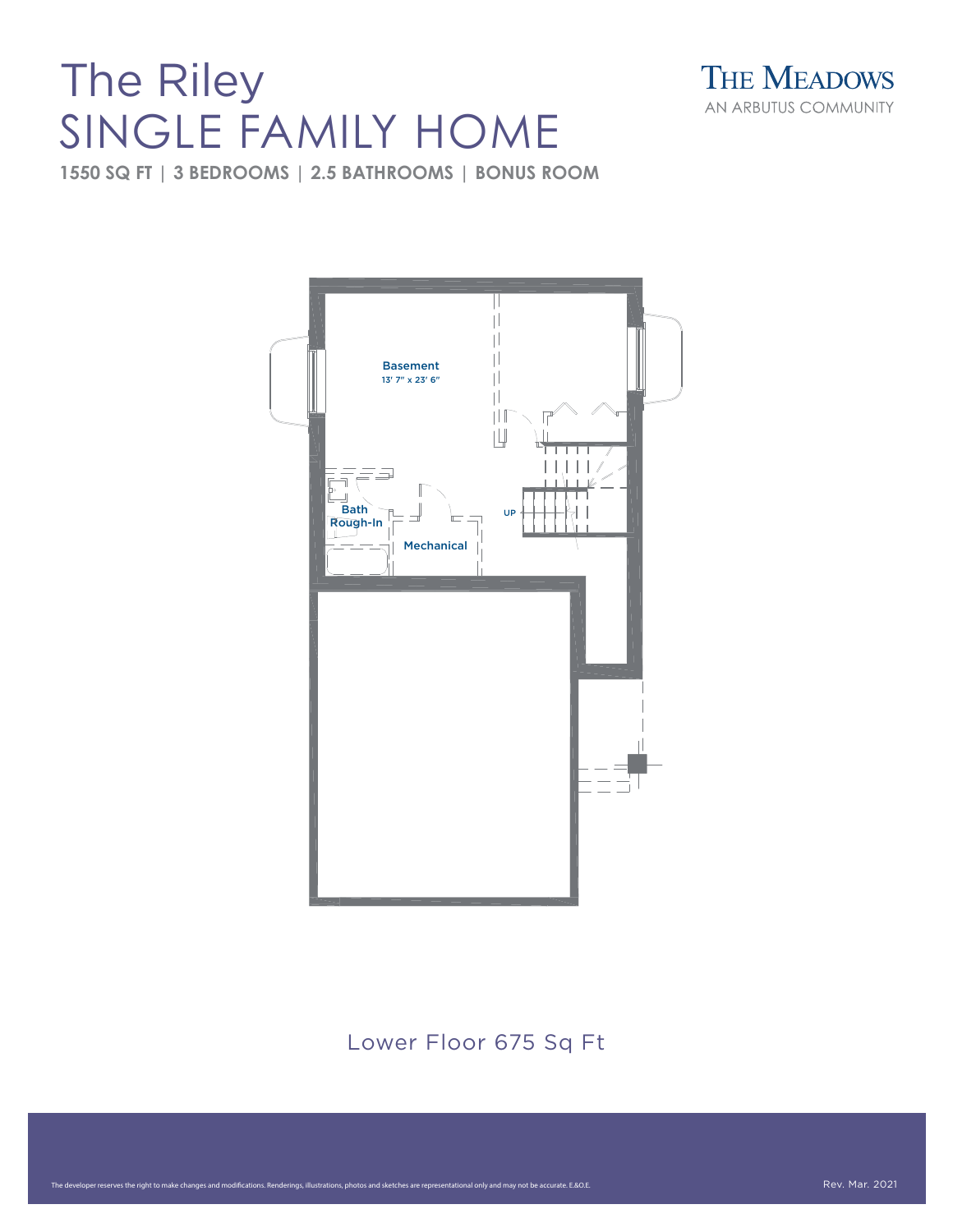# SINGLE FAMILY HOME



**1550 SQ FT | 3 BEDROOMS | 2.5 BATHROOMS | BONUS ROOM**



#### Main Floor 675 Sq Ft